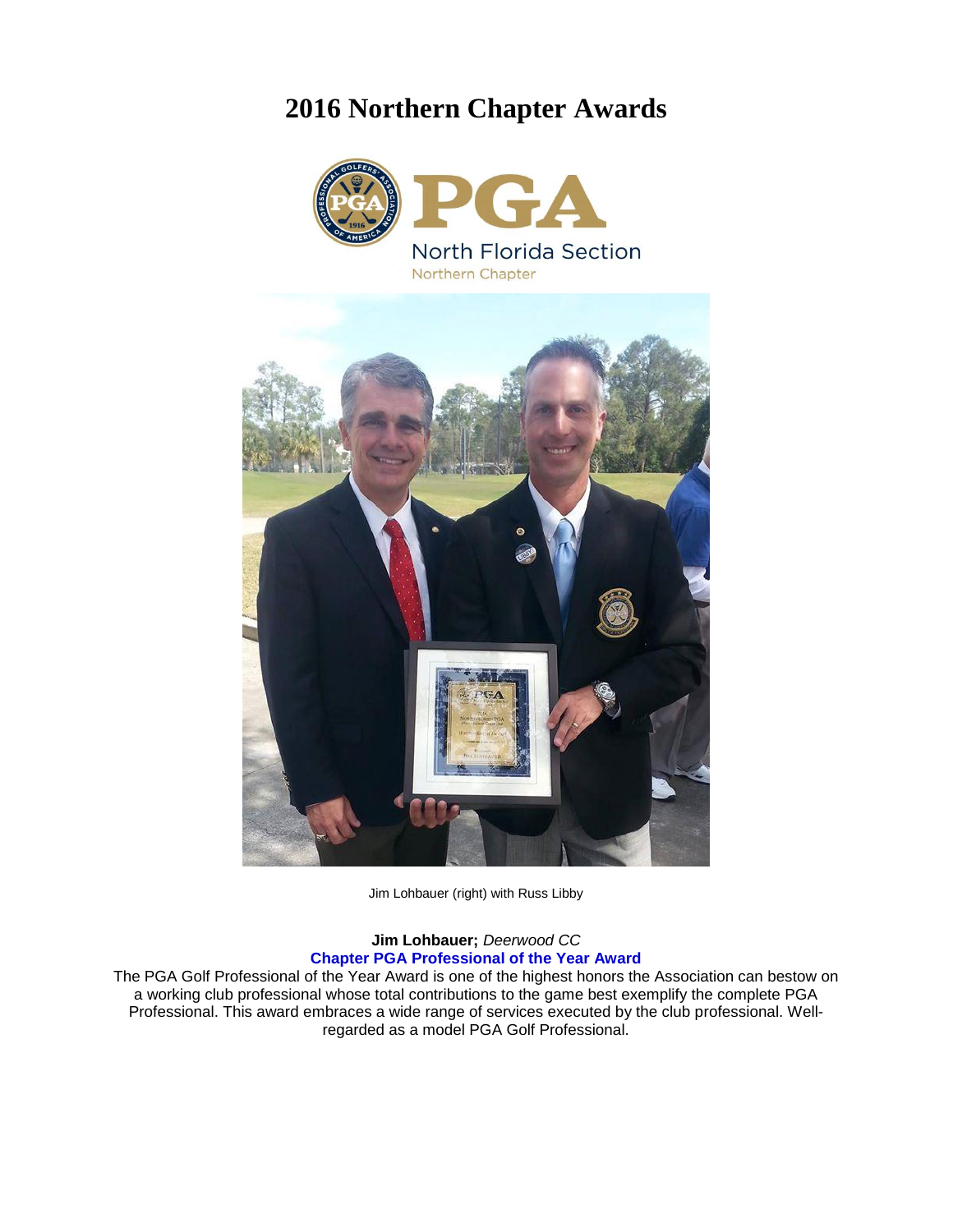#### **Jim Lohbauer;** *Deerwood CC* **Chapter Horton Smith Award**

The PGA Horton Smith Award recognizes the PGA Professional who is the model educator of PGA Golf Professionals. This award is designed to give special recognition to an individual PGA Professional for outstanding and continuing contributions to professional education.

#### **Jim Houston;** *Golf Club at South Hampton* **Chapter Bill Strausbaugh Award**

The Bill Strausbaugh Award is designed to recognize PGA Professionals who by their day-to-day efforts have distinguished themselves by mentoring their fellow PGA Professionals in improving their employment situations and through service to the community.

## **Mary Hafeman;** *Deercreek CC* **Chapter Player Development Award**

The President's Plaque is designed to recognize a PGA Professional for extraordinary and exemplary contributions and achievements in the area of player development. This award considers the PGA

Professional's growth of the game leadership commitment and the impact made at the facility.

# **Greg Lecker;** *Sawgrass CC* **Chapter Patriot Golf Leader Award**

The Patriot Award is presented to a PGA Professional who personifies patriotism through the game of golf and demonstrates unwavering commitment and dedication to the men and women who have valiantly served and protected the United States of America.

#### **Todd Bork;** *San Jose CC* **Chapter Merchandiser of the Year Award (Private)**

The Merchandiser of the Year Award is designed to recognize those PGA Professionals who have excelled as business persons / merchandisers in the promotion of golf. The PGA honors PGA Professionals in three categories: Private, Public and Resort facilities.

## **Bruce Mohler;** *Ponte Vedra Inn & Club* **Chapter Merchandiser of the Year Award (Resort)**

The Merchandiser of the Year Award is designed to recognize those PGA Professionals who have excelled as business persons / merchandisers in the promotion of golf. The PGA honors PGA Professionals in three categories: Private, Public and Resort facilities.

## **Jon Fine;** *Windy Harbor Golf Club* **Chapter Merchandiser of the Year Award (Public)**

The Merchandiser of the Year Award is designed to recognize those PGA Professionals who have excelled as business persons / merchandisers in the promotion of golf. The PGA honors PGA Professionals in three categories: Private, Public and Resort facilities.

## **Todd Jones;** *TOUR Academy at TPC Sawgrass* **Chapter Teacher of the Year Award**

The Teacher of the Year Award is designed to recognize a PGA Professional who is an outstanding teacher of golf among the ranks of PGA membership. This award is based on a professional's overall performance in teaching; unusual, innovative and special teaching programs initiated or implemented; articles published; as well as outstanding golfers the professional has instructed.